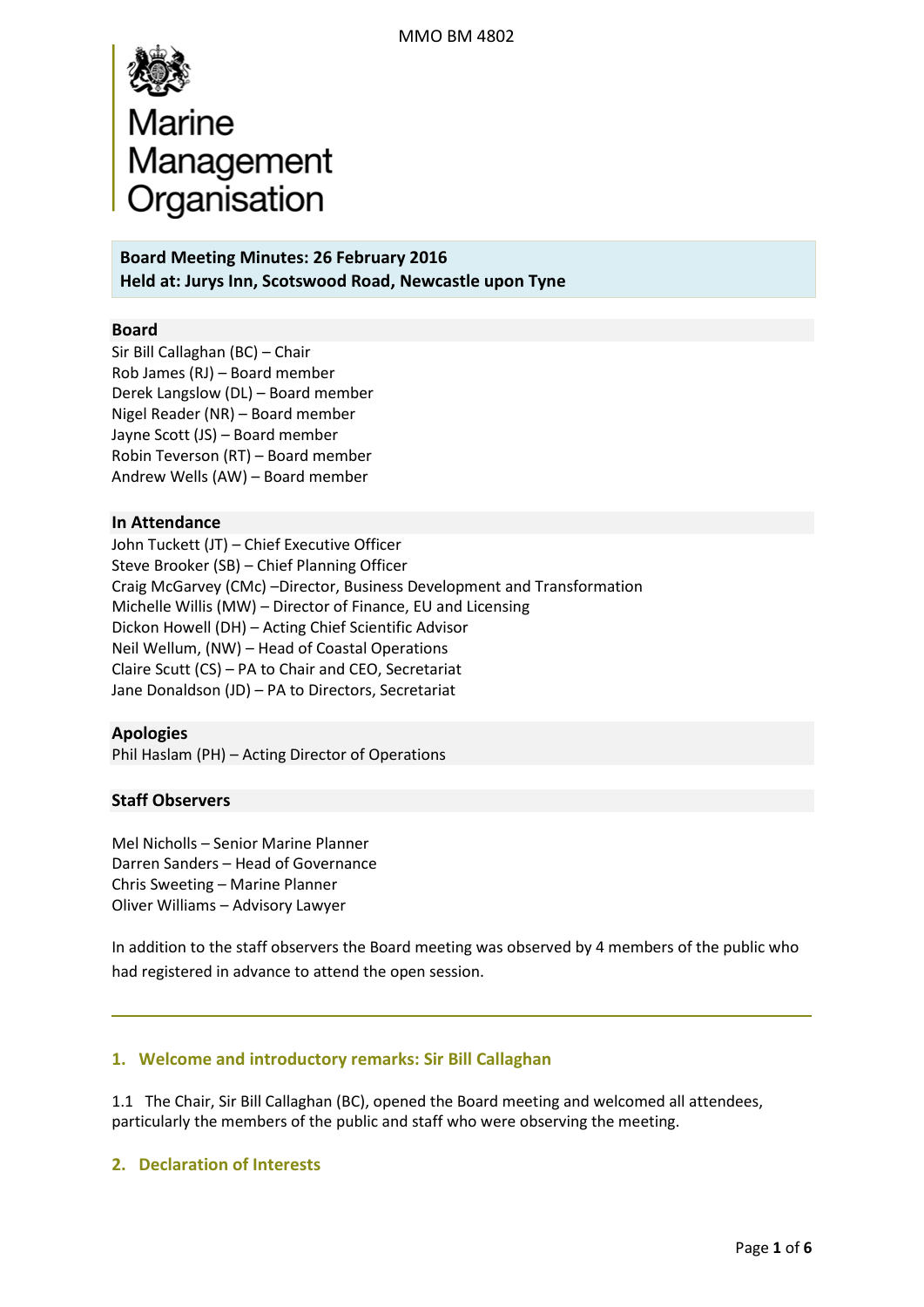2.1 The standing declaration from Nigel Reader (NR), regarding his interests in Natural England, (NE), Natural Resources Wales (NRW) and the Joint Nature Conservation Committee (JNCC) was noted. NR also informed attendees that he had been formally invited to join the Defra Audit and Risk Committee as an ex-officio member from April 2016. John Tuckett (JT) declared his additional role as the interim Change Director, responsible to the Permanent Secretary. No further interests were declared.

# **3. Minutes of the 15 January 2016 Board meeting and actions update**

3.1 BC invited attendees to raise any points of accuracy in respect of the 15 January 2016 meeting. The minutes were confirmed as a true and correct record of discussions.

#### Action List Update

*38/01: The Senior Management Team to produce a manpower plan for future discussion with the Board.* 

3.2 JT advised that the manpower plan was still under development and would be taken to the Remuneration Committee for advice. The Remuneration Committee would report back to the Board at a later date.

#### **4. Business Planning**

4.1 CMc introduced the paper to update the Board in relation to Defra strategy and to invite advice about the MMO's roles and outcomes in contributing to delivery of this strategy ahead of agreeing the MMO Action Plan.

4.2 CMc outlined Defra's seven strategic objectives, four impact objectives: Environment, Food and Farming, Rural and Protection, one delivery objective and finally the two organisational objectives. CMc advised that the MMO's role was to contribute to the Strategy and the 'impact' work was captured in the objectives for Environment and Food and Farming. Four cross-cutting themes had been identified within the strategy as: 1) data 2) productivity 3) better regulation 4) working internationally, CMc identified a need for the MMO to consider how we contributed to these themes.

4.3 The Board held a wide ranging discussion drawing out a number of points. NR pointed out that the strategy gave a clear message and highlighted the fact that given the wider Defra group included non-departmental public bodies who do not exclusively deliver policy, how and where do we capture this. NR also raised the importance of building in links with other departments.

4.4 Robin Teverson (RT) highlighted the wider marine environment, including biodiversity and quality of water and asked if the Defra strategy took account of this. RT also queried the lack of reference to ''sustainability' and queried how a 25 year strategy might be taken forward proactively given the inevitable Ministerial changes over such a long period.

4.5 CMc explained that a series of stakeholder and Ministerial Workshops would take place over the next calendar year and the 25 year strategy was expected to have buy-in from a wide range of marine and maritime stakeholders and departments. CMc highlighted Marine Planning as an example of how a cross cutting strategy can receive support from a range of other government departments. Finally, CMc advised that he was not aware of any conscious omission of 'sustainability' from the document; rather that it was enshrined in the Defra Strategy, e.g. sustainable fisheries as part of the Common Fisheries Policy.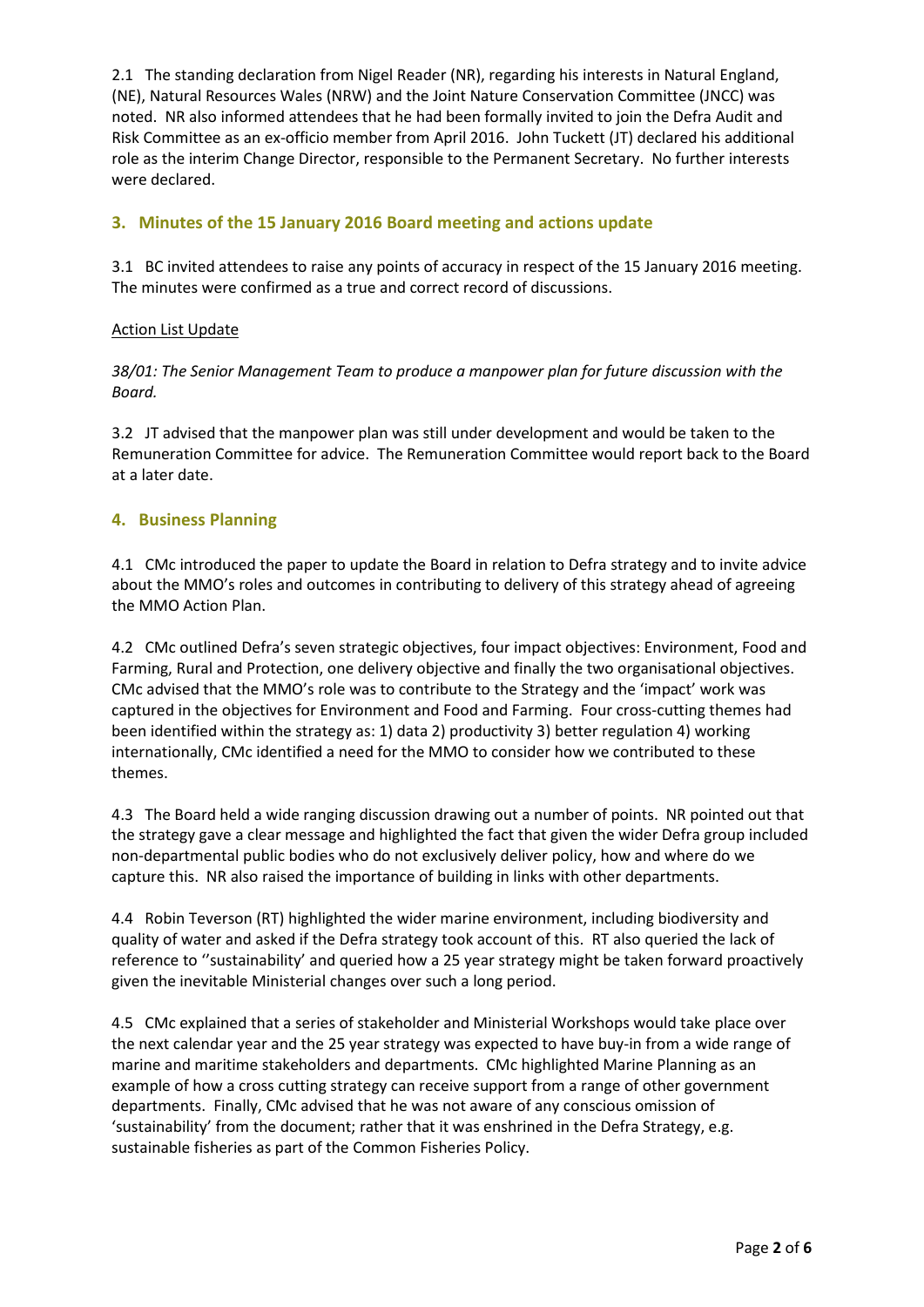4.6 Rob James (RJ) highlighted the fact that 'Marine' did not feature significantly in the Defra Single Departmental Plan and advised that it would be important for MMO staff to understand where they fit into the Plan and how they contributed to delivery.

4.7 CMc updated on the Strategy and Departmental Plan outlining the fact that it was a requirement of all government departments to signal how they were supporting the delivery of the manifesto commitments.

4.8 CMc advised that the team were finalising a piece of work which would highlight the MMO's primary outputs and how MMO finances are apportioned.

4.9 CMc went on to explain the timeline for the MMO Action Plan submission and described how work was on-going to flush out key opportunities and challenges to inform the four year plan. CMc discussed with the Board how the first year would contain more detail with a framework for development over the next three years which would allow for outcomes of the Marine Review to be reflected in future years.

4.10 CMc updated on a recent meeting of the Board sub-group who had fed into the development of the MMO's role and outcomes as discussed.

4.11 The Board engaged in a full discussion and provided a variety of comments and feedback to inform the next iteration. JT thanked the Board for their comments and confirmed that a further discussion would take place with Directors before this item was next before the Board at the June Workshop.

4.12 The Chair thanked CMc for the update.

#### **5. Better Regulation Update**

5.1 CMc introduced the paper to update the Board on Better Regulation highlighting the purpose, the recent and future legislation and challenges and opportunities they present to the MMO.

5.2 Following a short video, illustrating the work already completed and that which was currently been carried out, CMc updated the Board on the work that MMO had completed as part of the Focus on Enforcement and Red Tape Challenge reviews and MMO as well as the significant contributions to the Coastal Concordat.

5.3 NR made the point that there may be a slight tension with driving up income and charging and at the same time trying to reduce the burden and costs of regulation. JT advised that cost reduction was based on an assumption that the current process is optimal.

5.4 Andrew Wells (AW) commented that in order to contribute to the Business Impact Target we should pursue real innovation and asked for more information on how the MMO would fulfil the economic appraisal requirements of the Enterprise Bill. CMc replied that resourcing the changes brought about by the Bill would be one of the challenges as the MMO would be required to carry out an economic appraisal whenever changes were made to systems and processes. BC warned that while better regulation and reducing red tape were worthy objectives, MMO should not lose sight of the fact that some sectors had low levels of compliance.

5.5 CMc advised that the Secretary of State was very keen on pursuing the Better Regulation agenda and there were plans to set up a dedicated team in Defra. Due to reporting requirements coming into force in 2017 it was agreed that a report should go to the Board in six months.

#### **Action: 47/01: A Better Regulation report to go to the Board in six months**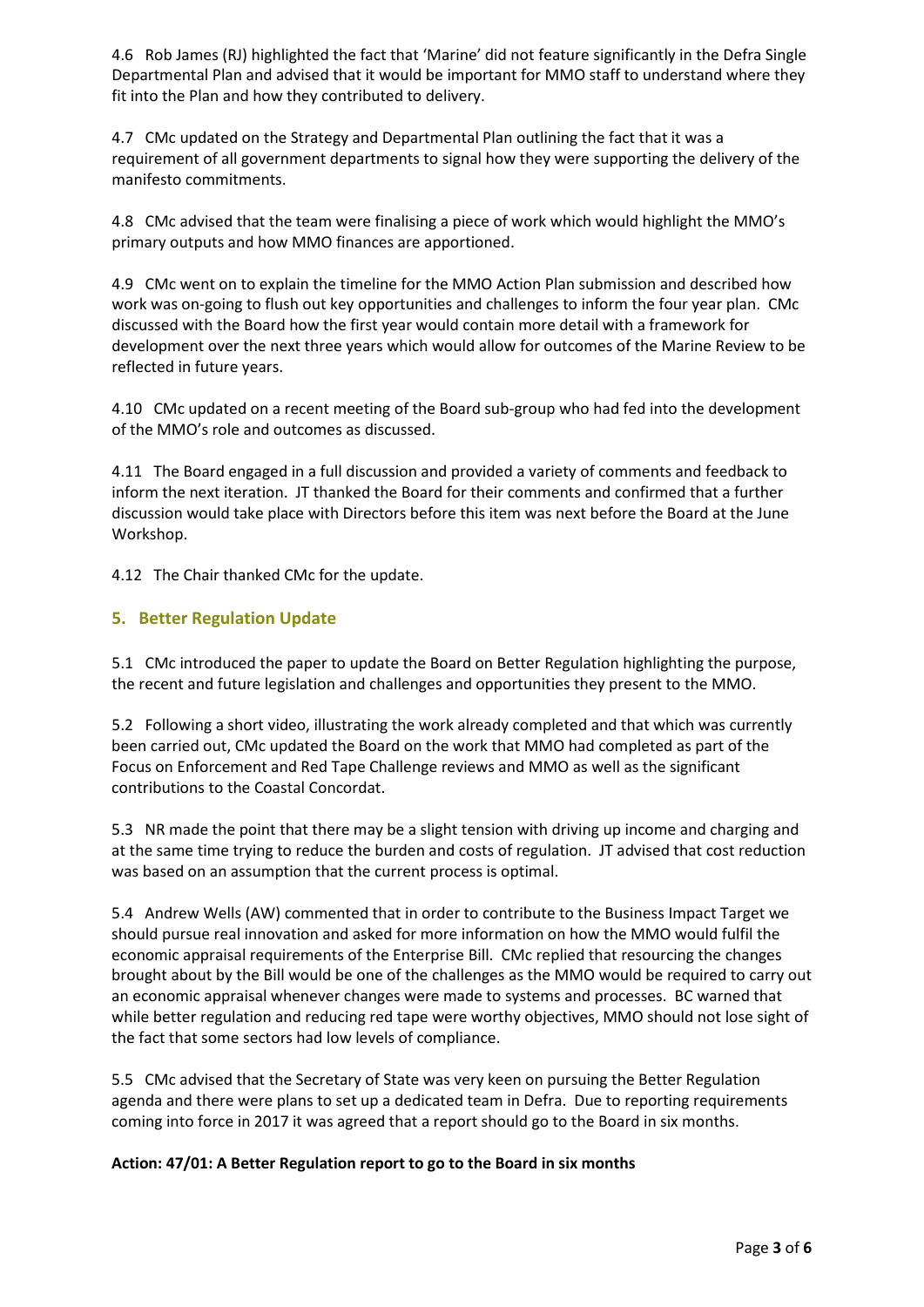# **6. Leadership Development**

6.1 CMc introduced the paper inviting the Board to consider and discuss plans for leadership development within the MMO.

6.2 CMc outlined previous work undertaken by the organisation to develop leadership skills and capability and the need for this to continue as we enter into a period of change and HR services move towards a business partner model.

6.3 Following analysis into what is required; CMc updated the Board on proposals to set up the following leadership talent programmes:

- Behavioural profiling using DISC methodology
- Practical People Management: to include an overview of the core people policies and the skills required to apply them
- Staff Development Planning as part of the performance management and review process
- A programme for the CEO and Directors to drive and direct Staff Survey findings through a series of interventions
- A full leadership programme for groups of 12 leaders
- Leadership conferences for all grades 6 and 7

6.4 The Board confirmed their support for the proposals and agreed that they should be taken forward with support and advice from the Remuneration Committee.

6.5 The Chair thanked CMc for the update.

**Action: 47/02: Leadership Development proposals to be taken forward with support from the Remuneration Committee**

# **7. CEO and Director Report, (including six-month Health and Safety and Wellbeing Report (April to September 2015)**

# **CEO Update**

7.1 JT updated the Board on pertinent matters which comprised the current position with Defra Transformation Portfolio, the EU Referendum and resulting Purdah. JT also took the opportunity to pass on the details of the recent successful European Maritime and Fisheries Fund (EMFF) launch and two EU Fisheries Missions. JT advised that reports were expected in March and it was agreed that key findings would be passed on to the Board.

**Action: 47/03: Key findings from the EU Fisheries Missions to be passed on to the Board once reports are received.**

# **Operations Update**

7.2 Neil Wellum (NW) presented the Operations Update inviting questions from the Board.

7.3 RT noted the item on Bass stocks and the further tranche of measures which the EU had introduced to get Bass exploitation back to maximum sustainable yield (MSY) commenting that it was ambitious to achieve this by 2018. RT also noted that the fact the update on skates and rays and that discussions were continuing with Guernsey at a Ministerial level.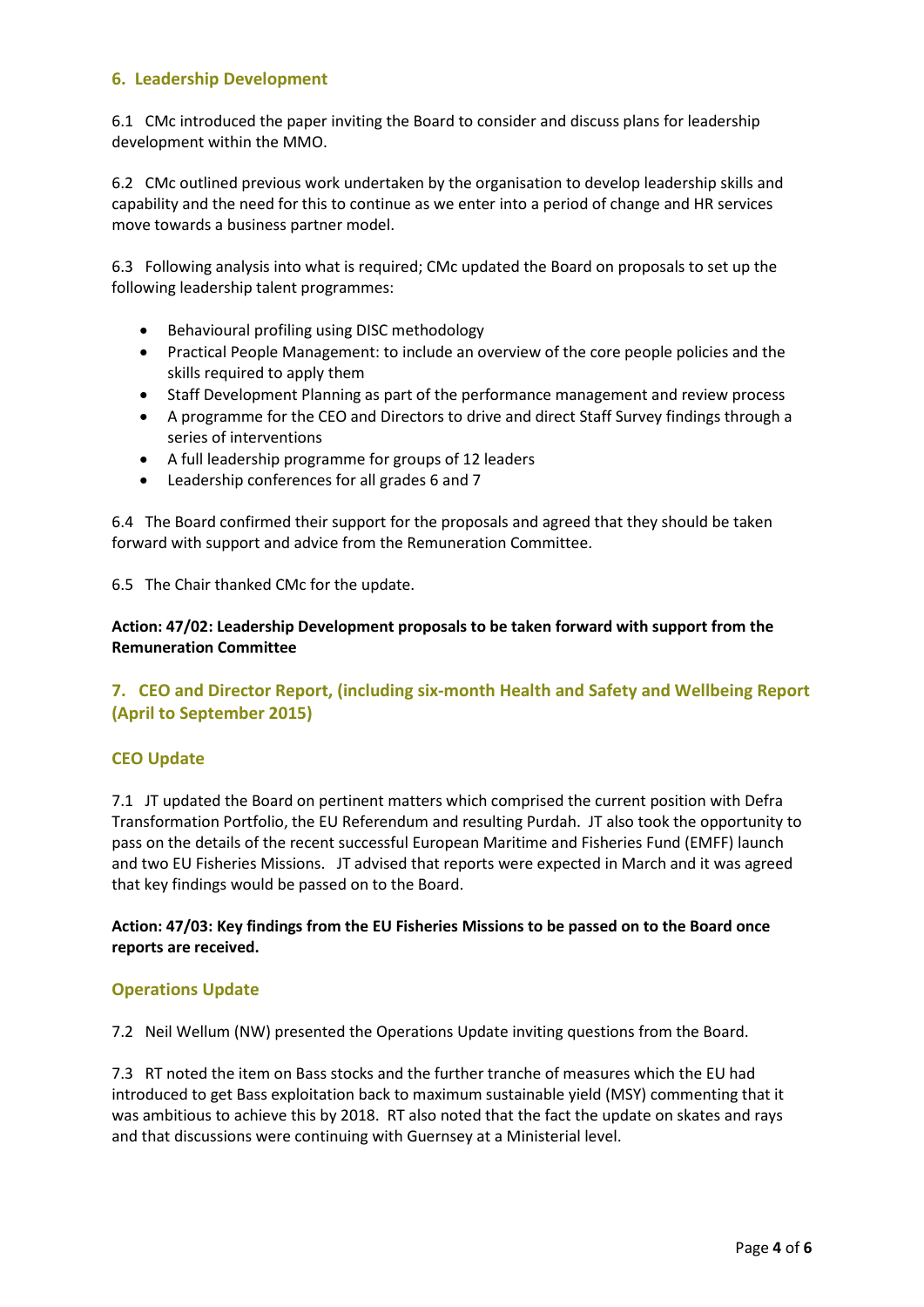7.4 RJ asked for an update on Blackfish and NW reported that a full strength staff had led to a more visible, targeted presence in the South West.

7.5 NW also drew the i-VMS (Inshore Vessel Monitoring System Project) to the Board's attention citing this as a challenging project as the testing had not yet resulted in a product being type approved for use.

# **Finance, EU and Licensing Update**

7.6 Michelle Willis (MW) presented the Finance, EU and Licensing Update inviting questions from the Board.

7.7 MW updated attendees that it was approaching year end and it was week 1 of the interim audit advising that the interim accounts process would be reported to the Audit and Risk Assurance Committee on 9 March.

7.8 MW advised that the "go-live" date for the Single Operating Platform (SOP) had been delayed to 23 May to reduce the risk of failures during the end of year process. The board agreed to delegate to the Chair, CEO and Chair of ARAC the responsibility for giving approval for MMO to be included in Defra's SOP "go-live" This would be subject to securing appropriate assurance.

#### **Action: 47/04: Approval for "go-live" implementation of the Single Operating Platform to be delegated to Chair, CEO and Chair of ARAC**

7.9 MW reported that 95% of the monies claimed via the European Fisheries Fund (EFF) had been processed, some £33 million and congratulated the team on their efforts. MW added to the CEO's earlier update on the successful launch of EMFF advising the event had received positive press coverage and there had been good feedback from attendees.

7.10 MW gave an update on Thames Tideway Tunnel reporting that the move to a dedicated team and a permanent presence on location in London was going very well.

7.11 MW advised the Board that a decision was imminent on the Rame Head disposal site.

# **Planning Update**

7.12Stephen Brooker (SB) presented the Planning Update inviting questions from the Board.

7.13 SB informed the Board that the Minister had taken a keen interest in the preparation of the South Marine Plans which has resulted some in some changes predominantly to the style and presentation, however the Minister appeared positive about our approach. SB advised that there was a move towards the Marine Information System (MIS) and digital presentation going forward and MIS was currently being populated in readiness for public consultation.

#### **Business Development and Transformation Update**

7.14 Craig McGarvey presented the Business Development and Transformation Update inviting questions from the Board.

7.15 The Board noted the update and it was acknowledged that a lengthy discussion on Business Planning had taken place at the beginning of the meeting.